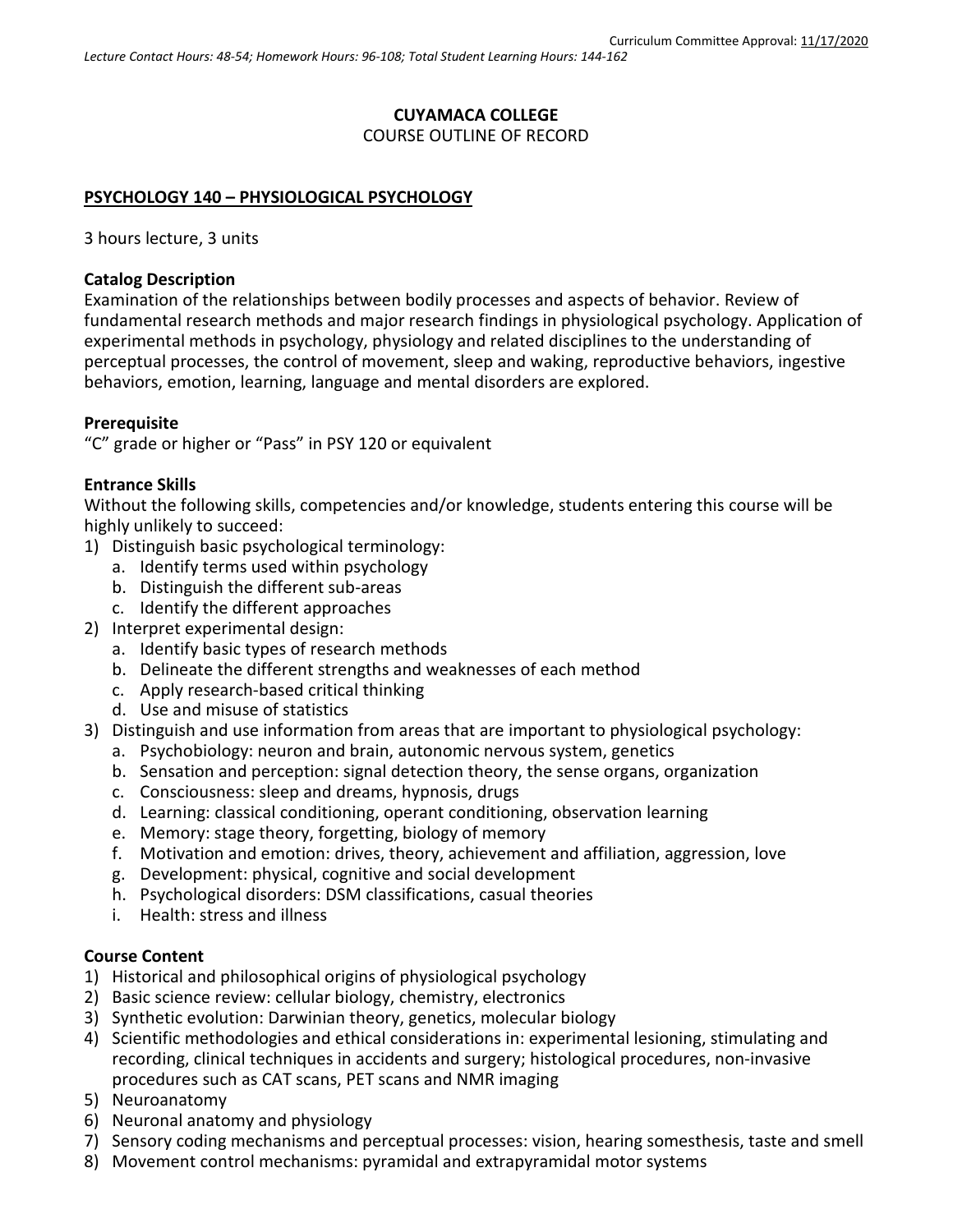- 9) Hormonal and neuronal feedback mechanisms
- 10) Homeostasis: physiological and behavioral processes in the regulation of food intake, water balance, body temperature, reproduction
- 11) Emotion: autonomic bases, expression, cognitive factors and control, psychosomatic disorders, hedonic systems, aggression
- 12) Biological rhythms such as sleep and dreaming
- 13) Physiological bases of learning and memory, and hemispheric lateralization of higher mental processes
- 14) Physiological bases of psychopathology

### **Course Objectives**

Students will be able to:

- 1) Describe how the general principles and tools of physiological psychology are applied to behavioral research.
- 2) Identify the major anatomical structures of the brain by their function and their relative position.
- 3) Examine neurons and glial cells at the molecular level and describe their function.
- 4) Classify the actions of neurotransmitters and receptor types and predict their effects on the postsynaptic membrane.
- 5) Define proliferation, migration and differentiation during development of the human nervous system and their relevance to neural plasticity.
- 6) Describe the generation of motor movement from neural input.
- 7) Explain the actions of visual perception from the retina to the visual cortex and their response to damage.
- 8) Use anatomical structures and transmitter actions to describe different levels of consciousness and attention processes.
- 9) Analyze and categorize the function of different hypothalamic nuclei controlling body state regulation.
- 10) Discuss the functioning of the limbic system and its role in producing emotional, attack and escape behavior.
- 11) Use diagrams to demonstrate the biological basis of learning and memory.
- 12) Compare and contrast the function and strengths of the left and right hemispheres in the brain.
- 13) Correctly classify different psychological disorders by describing their physiological cause and treatment.

#### **Method of Evaluation**

A grading system will be established by the instructor and implemented uniformly. Grades will be based on demonstrated proficiency in subject matter determined by multiple measurements for evaluation, one of which must be essay exams, skills demonstration or, where appropriate, the symbol system.

- 1) Quizzes and exams that measure students' ability to recognize, describe, explain, and provide examples of various topics, information, and issues related to the mind as a biological organism.
- 2) Diagrammatic analysis and explanation of various anatomical structures and their functions.
- 3) Group or individual projects or research papers that require students to explain research methods and behavioral outcomes.
- 4) Interactive group activities in which students analyze, discuss and draw conclusions about the brain and mind.

**Special Materials Required of Student** None

**Minimum Instructional Facilities** Smart classroom